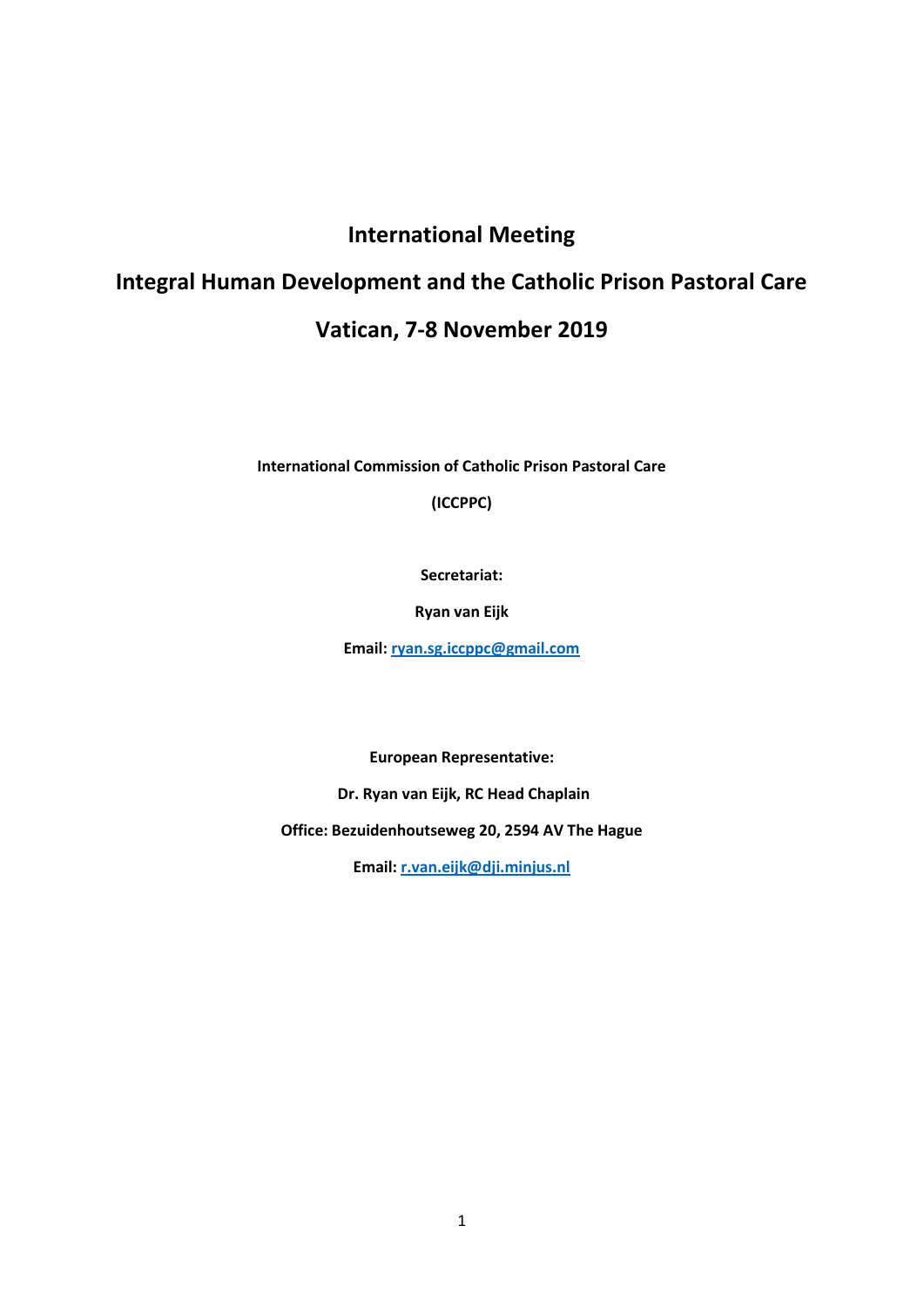Your Eminence, Excellencies, Dear colleagues, Brothers and Sisters in Christ,

# **Introduction (1)**

It is a great privilege to make a contribution to this important meeting. Europe shows a huge diversity regarding penal systems, detention circumstances, human rights situations, and models of prison chaplaincy. Despite these many differences I will mention some major aspects influencing today's RC prison chaplaincy in Europe.

#### *Prison population (2 and 3)*

Prison population tells the story of which groups are extremely vulnerable in a society for the prison population in a society consists mostly of the social and economic poor, and shows overrepresentation of members of ethnic, cultural or religious minorities, and mental sick people. Background and composition van prison population reveal in most countries what is or should be the social and economic agenda and its challenges.

#### *Radicalism (4)*

The increase of political and religious radicalism and intolerance raises tensions in European societies and prisons. In many cases law is increasingly used rather as an instrument to order than as instrument to bring justice. Justice is in a certain way besieged by security. In prison care there is the concern to balance the fight against radicalization and terrorism and at the same time to see after human dignity and humane treatment of all inmates.

#### *Overcrowding (5)*

2018 figures show an decrease of prison rates in Europe in many cases, however overcrowding is still in many countries a daily problem, causing a serious threat to health and safety of inmates and staff, and the risk of radicalization.

#### *Lack of attention and resources (6)*

Well trained staff and sufficient facilities are a permanent point of attention. In many countries prisons are the last matter of concern in society and politics resulting in

- Insufficient or inhumane situations for inmates regarding treatment, food, clothing, healthcare, family visits, and
- poor facilities for rehabilitation etc.

#### *Stigmatization (7)*

Imprisonment, even a relatively short pre-trial period, destroys the future of many because of stigmatization and the loss of housing, work and social ties in this period, even when found innocent at the end.

#### *Drugs and organized crime (8)*

Drug addiction and drug related crime and violence are destroying individual lives, families, neighborhoods and even society by undermining the rule of law because of the enormous amounts of money which can are earned. However, a lot of drug addicts are better helped to be seen as patients than as criminals.